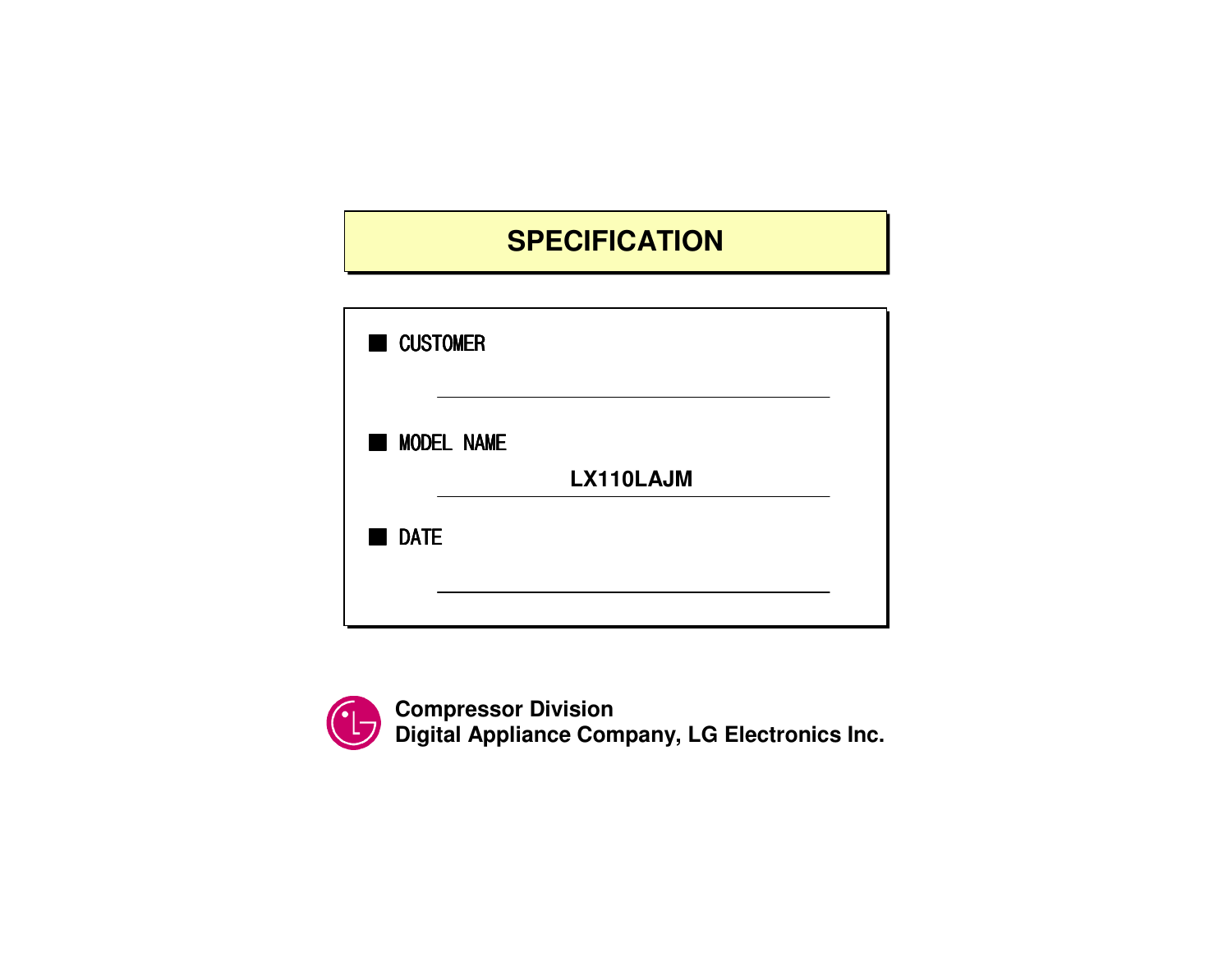### ◆ **CUSTOMER :** ◆ MODEL : LX110LAJM **MODEL : LX110LAJM** ◆ **RATED VOLTAGE & FREQUENCY : 220/50** ◆ **SPEC. NO. : 20050124-1**

◆ **PARTS LIST** 

TO : LG ELECTRONICS COMP.EXPORT DEPT. ATTN : FAX : 055-260-3503

FROM : DATE : JAN. 24, 2005

| PREPARED | <b>CHECKED</b> | <b>APPROVED</b> |
|----------|----------------|-----------------|
|          |                |                 |

|                         | <b>PART LIST</b>         | <b>LGE SUPPLY</b> | PART NO         | Q'TY         | <b>SPECIFICATION</b>               |
|-------------------------|--------------------------|-------------------|-----------------|--------------|------------------------------------|
| <b>COMPRESSOR</b>       | <b>PERFORMANCE</b>       |                   |                 |              |                                    |
| <b>COMPRESSOR</b>       | <b>WIRING DIAGRAM</b>    |                   |                 |              |                                    |
| <b>COMPRESSOR</b>       | <b>EXPLODED VIEW</b>     |                   |                 |              |                                    |
| <b>ELECTRICAL PARTS</b> | <b>OLP</b>               |                   | 6750C-0004S     | $\mathbf{1}$ | 4TM314TFB                          |
| <b>ELECTRICAL PARTS</b> | <b>STARTING DEVICE</b>   |                   | 6749C-0008B     | 1            | P470MD                             |
| <b>ELECTRICAL PARTS</b> | <b>COVER</b>             |                   |                 | 1            | Cover PTC - BOX - ABS - -          |
| <b>ELECTRICAL PARTS</b> | <b>FIX SCREW</b>         |                   | 1EBF0403118     | $\mathbf{1}$ |                                    |
| <b>ELECTRICAL PARTS</b> | <b>TERMINAL BODY</b>     |                   |                 | $\mathbf{1}$ | 4TAP - 250                         |
| <b>ELECTRICAL PARTS</b> | <b>CAPACITOR RUNNING</b> |                   |                 | 1            | 원형 - 187 - 4  - 400V - 66 - L410 - |
| <b>MOUNTING PARTS</b>   | <b>SEAT RUBBER</b>       |                   | 5166C-0004C     | 4            |                                    |
| <b>MOUNTING PARTS</b>   | SLEEVE BOLT              |                   | 4816C-0002A     | 4            |                                    |
| <b>MOUNTING PARTS</b>   | PLAN WASHER              |                   | 1WPZC-0001A     | 4            |                                    |
| <b>MOUNTING PARTS</b>   | <b>SPRING WASHER</b>     |                   | 1WSD0600030     | 4            |                                    |
| <b>MOUNTING PARTS</b>   | <b>BOLT</b>              |                   | 1BHD0603906     | 4            |                                    |
| <b>MOUNTING PARTS</b>   | <b>NUT</b>               |                   | <b>NHC3030D</b> | 4            |                                    |

\* CUSTOMER'S MEMO \*

| <b>CUSTOMER'S DECISION</b> |
|----------------------------|
| Decision: Yes, No          |
| Signature:                 |

\* Please return one copy of this page on your approval.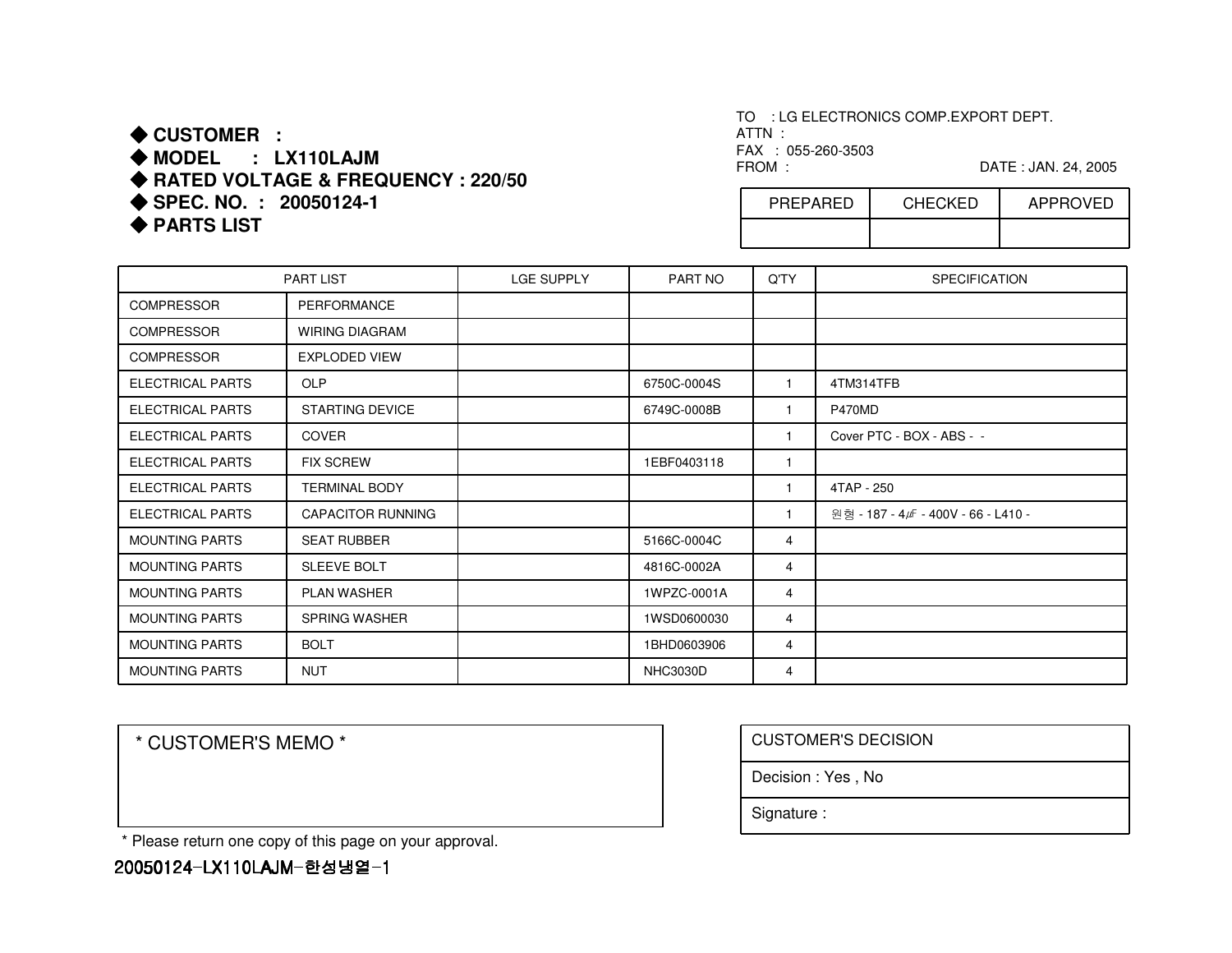### **Performance & Dimension**

#### **Application**

| Type $\cdots \cdots \cdots$  | Low Back Pressure                                                    |
|------------------------------|----------------------------------------------------------------------|
| Evaporating Temp. Range .    | $-30^{\circ}$ C to $-5^{\circ}$ ( $-22^{\circ}$ F to $23^{\circ}$ F) |
| Refrigerant $\cdots$         | R134a                                                                |
| Refrigerant control $\cdots$ | Capillary tube                                                       |
| Compressor cooling $\cdots$  | Static cooling                                                       |

#### **Normal Performance (Ashrae) 50Hz 60Hz**

|              | Capacity Watt $\pm 7\% \cdot \cdot \cdot \cdot$ | 314  |
|--------------|-------------------------------------------------|------|
|              | Kcal/h $\pm 7\%$ $\cdots$ $\cdots$              | 270  |
|              | BTU/h $\pm 7\%$ $\cdots$                        | 1072 |
|              | Power consumption $\cdots$                      | 236  |
|              | Cop W/W $\pm 7\%$ $\cdots$ .                    | 1.33 |
|              | EER BTU/wh $\pm 7\% \cdot \cdot \cdot$          | 4.54 |
| <b>NOISE</b> | dBA ·······                                     | 42   |

#### **Testing conditions**

| Evaporating Temp $\cdots$ . | $-23.3$ °C (-10 $\degree$ F)     |
|-----------------------------|----------------------------------|
| Condensing Temp $\cdots$ .  | 54.4°C (130°F)                   |
| Ambient Temp $\cdots$ .     | $32.2^{\circ}$ (90 $^{\circ}$ F) |
| Return Gas Temp $\cdots$ .  | $32.2^{\circ}$ (90 $^{\circ}$ F) |
| Liquid Temp $\cdots \cdots$ | 54.4 $C(130^{\circ}F)$           |
|                             |                                  |

#### **Compressor Data**

| Design $\cdots$<br>Displacement $\cdots$ . | Reciprocating<br>11.03 |
|--------------------------------------------|------------------------|
| Suction Tube I.D $\cdots$                  | ID8.12 T0.7 L38.5      |
| Process Tube $I.D \cdot \cdot \cdot \cdot$ | ID6.14 T0.9 L52.5      |
| Discharge Tube I.D $\cdots$                | ID6.45 T0.9 L100       |

Weight(with Oil charge) •

#### **Motor Data**

| Motor type $\cdots \cdots$             | <b>RSCR</b>                |
|----------------------------------------|----------------------------|
| Motor protection $\cdots$ .            | <b>External protection</b> |
| Winding Insulation Class $\cdot \cdot$ | E Class                    |

#### **EXPLODED VIEW** 鹽 TERMINAL BRACKET  $\overline{\circlearrowright}$ HERMETIC<br>TERMINAL PTC<br>RELAY পি EARTH TERMINAL MOTOR<br>PROTECTOR ≪ RUNNING<br>CAPACITOR ÷® FIXING<br>SCRBM COVER PTC Title EXPLODED VIEW EXP-PTJS14TMO2R Dwg. No  $unit : mm$ 220  $4$   $\Phi$ 19 HOLE 170 **HEIGHT** 4-016 HOLE 165.1  $\mathsf{H}$ MODEL LX67/72/86 200 LX96/95/110/125 203  $01.6$  $\frac{9}{2}$ Ē  $\mathbb{R}$ SUCTION TUBE PROCESS TUBE  $\sqrt{\frac{\text{DISCHARGE TUBE}}{\text{LDS.0*T4.0}}}$  $1.06.54 * T0.7$  $1.06.64 * T0.7$ 196.4 LABEL  $\epsilon$ "A"== 8  $\mathbf{g}$ 2 **TERMINAL PART** VIEW "A"

 $\frac{6}{5}$ 

 $L \times$ LX-JUUS1XXXPS00P00D006.546.545.0

Title

Dwg. No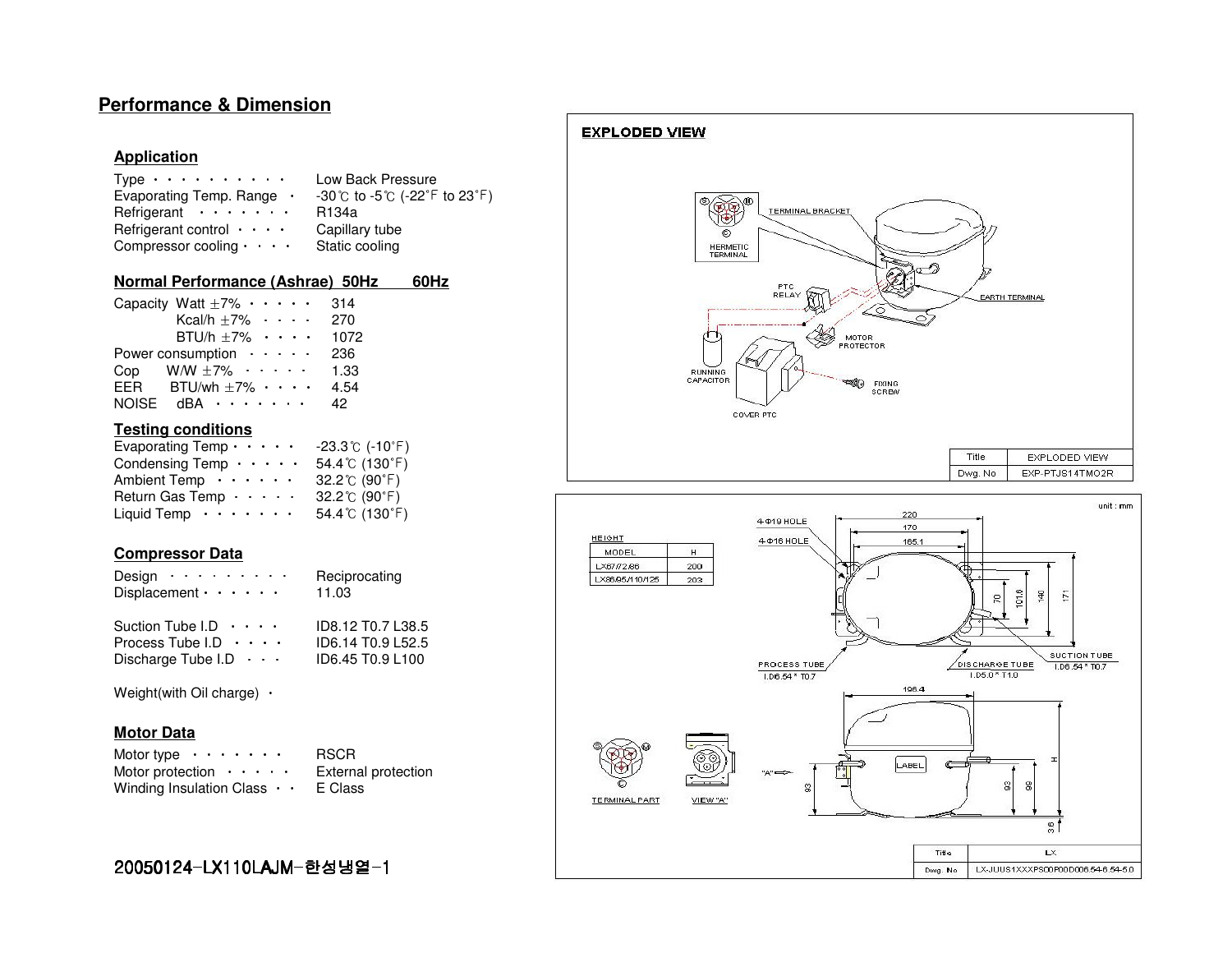#### **Electrical Components**

# **Overload protector** ㆍㆍㆍㆍㆍ **4TM314TFB**

Ultimate Trip current(at 60℃)ㆍ2.6~3.6 A Opening temperature ㆍㆍㆍㆍㆍ 140+10/-5 ℃Closing temperature  $\cdots \cdots 61+9/9$   $\degree$ C Manufacture ㆍㆍㆍㆍㆍㆍㆍㆍT.I.

#### **Starting Device** ㆍㆍㆍㆍㆍㆍㆍ**P470MD** Resistance at 25℃(68℉) ㆍㆍ47+20/-20%Ω Manufacture ㆍㆍㆍㆍㆍㆍㆍㆍㆍ O-RYUNG or KSM**Running Capacitor Capacity ・ 4***山*  **Voltage** ㆍㆍ **400VStarting Capacitor Capacity**ㆍㆍ**N.A.**

**Voltage** ㆍㆍ **N.A.**

#### **Lubricant**

| Lubricant type $\cdots \cdots \cdots$ Polyol Ester(POE) |  |
|---------------------------------------------------------|--|
| Lubricant Viscosity at 40 °C                            |  |
| Domestic $\cdots$ $\cdots$ ISO $\alpha$ -15G/RL15H      |  |
| Export $\cdots$ $\cdots$ ISO $\alpha$ -15G/RL15H        |  |
| Initial charge $\cdots \cdots \cdots$ 310 $\pm$ 10cc    |  |
| Recharge 85%                                            |  |
|                                                         |  |

# **Tray Holder** ㆍㆍㆍㆍㆍㆍㆍㆍ N.A.

#### **Earth Plate**  $\cdots$  . . . . N.A.

### **Approved Certification** ㆍㆍㆍㆍ/CCC

#### **Wire Drawing**